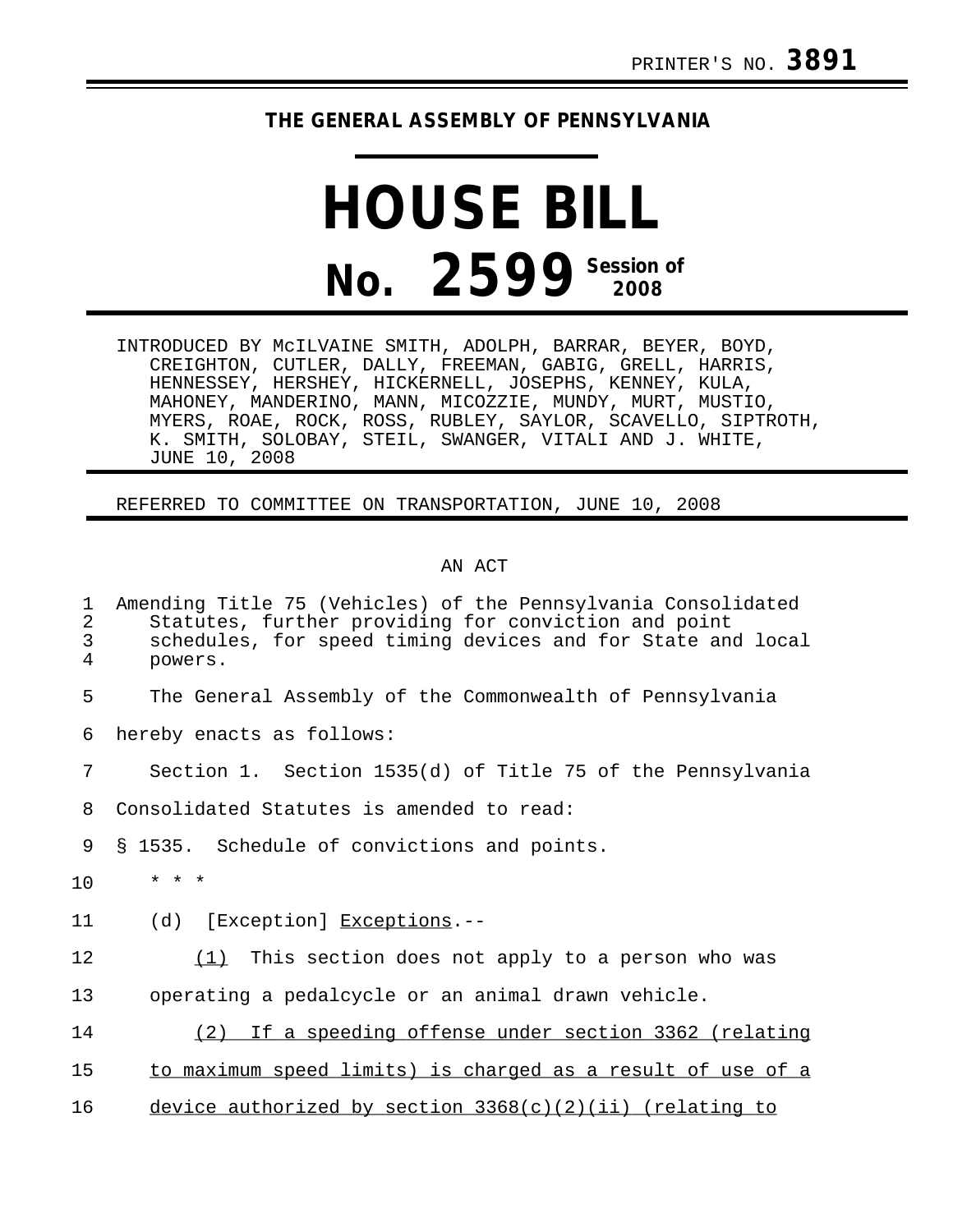1 speed timing devices), no points shall be assigned under 2 subsection (a) unless the speed recorded is ten or more miles 3 per hour in excess of the legal speed limit.

4 \* \* \*

5 Section 2. Section 3368(a), (c), (d) and (e) of Title 75 are 6 amended and the section is amended by adding subsections to 7 read:

8 § 3368. Speed timing devices.

9 (a) Speedometers authorized.--The rate of speed of any 10 vehicle may be timed on any highway by a police officer using a 11 motor vehicle equipped with a speedometer, except as provided 12 under section 6109 (relating to specific powers of department 13 and local authorities). In ascertaining the speed of a vehicle 14 by the use of a speedometer, the speed shall be timed for a 15 distance of not less than three-tenths of a mile.

16 \* \* \*

17 (c) Mechanical, electrical and electronic devices 18 authorized.--

19 (1) Except as otherwise provided in this section and \_\_\_ 20 under section 6109, the rate of speed of any vehicle may be 21 timed on any highway by a police officer using a mechanical 22 or electrical speed timing device.

23 (2) Except as otherwise provided in paragraph (3), 24 electronic devices such as radio-microwave devices (commonly 25 referred to as electronic speed meters or radar) or infrared 26 laser light devices (commonly referred to as LIDAR) may be 27 used [only by]:\_

28 (i) By members of the Pennsylvania State Police. 29 (ii) Upon completion of a training course approved 30 by the Pennsylvania State Police and the Municipal Police 20080H2599B3891 - 2 -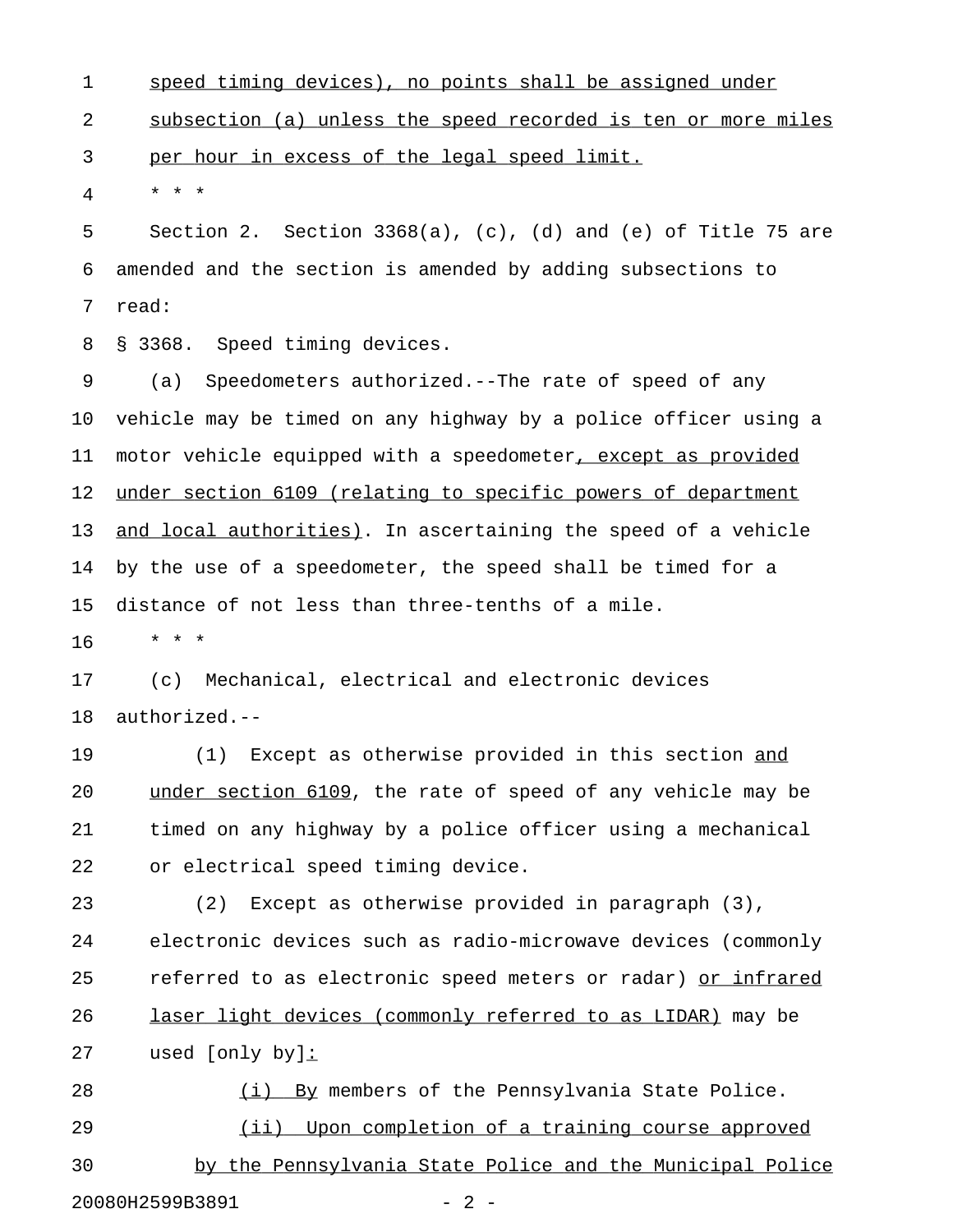1 Officers' Education and Training Commission, by full-time 2 police officers employed by the full-service police 3 department of a political subdivision or regional police 4 department if official warning signs indicating the use 5 of these devices are erected within 500 feet of the 6 border of the political subdivision on the main arteries 7 entering that political subdivision.

8 (3) Electronic devices which calculate speed by 9 measuring elapsed time between measured road surface points 10 by using two sensors and devices which measure and calculate 11 the average speed of a vehicle between any two points may be 12 used by any police officer.

13 (4) No person may be convicted upon evidence obtained 14 through the use of devices authorized by paragraphs (2) and 15 (3) unless the speed recorded is six or more miles per hour 16 in excess of the legal speed limit. Furthermore, no person 17 may be convicted upon evidence obtained through the use of 18 devices authorized by subparagraph (2)(ii) or paragraph (3) 19 in an area where the legal speed limit is less than 55 miles 20 per hour if the speed recorded is less than ten miles per 21 hour in excess of the legal speed limit. This paragraph shall 22 not apply to evidence obtained through the use of devices 23 authorized by paragraph (2) or (3) within a school zone or an 24 active work zone.

25 (5) As used in this subsection, the following words and 26 phrases shall have the meanings given to them in this

27 paragraph:

28 "Full-service police department." A local or regional 29 police department which:

30 (i) is authorized by one or more political

20080H2599B3891 - 3 -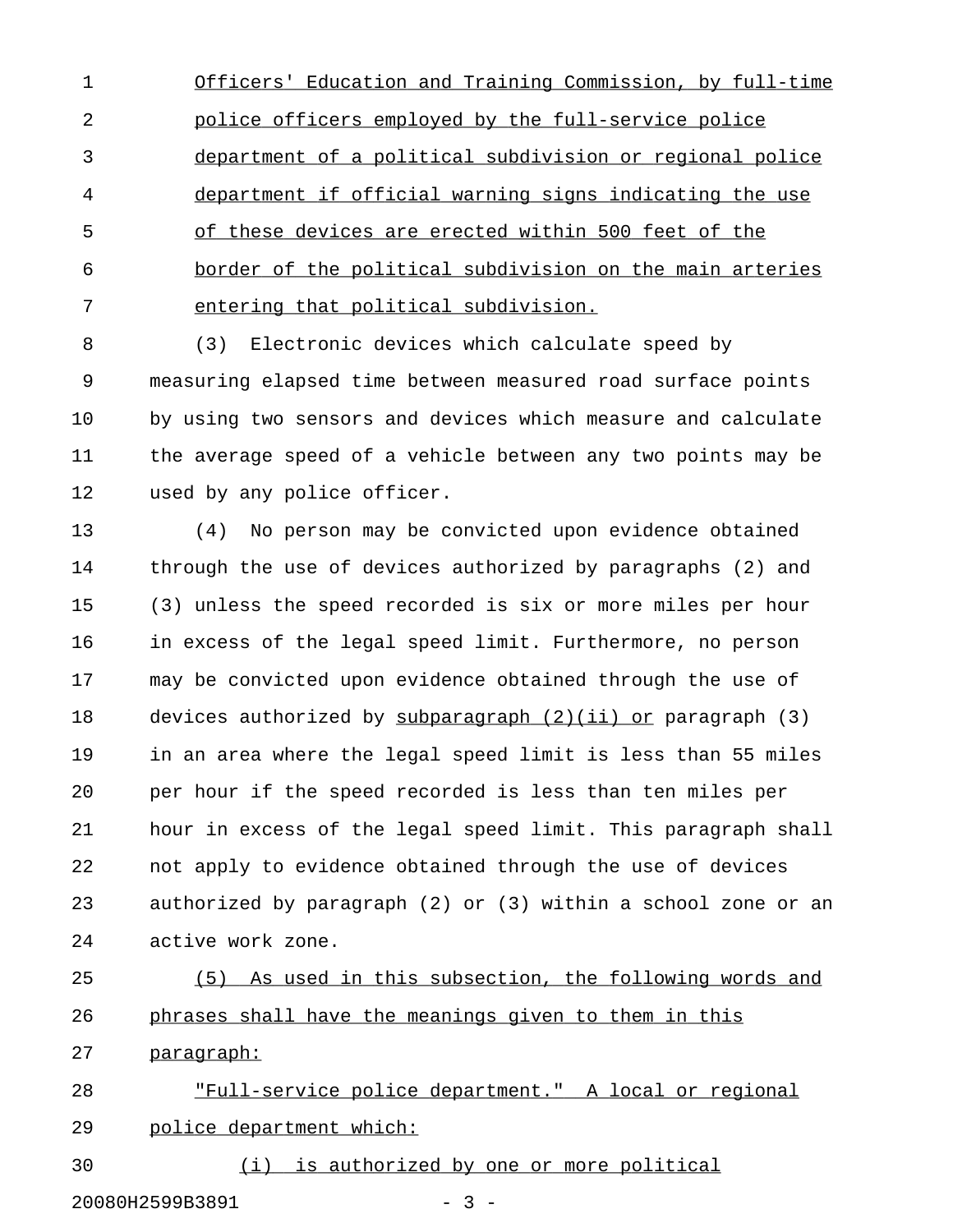| 1  | subdivisions;                                               |
|----|-------------------------------------------------------------|
| 2  | (ii) provides 24-hour-a-day patrol and investigative        |
| 3  | services; and                                               |
| 4  | (iii)<br>reports its activities monthly to the              |
| 5  | Pennsylvania State Police in accordance with the Uniform    |
| 6  | Crime Reporting System.                                     |
| 7  | "Full-time police officer." An employee of a political      |
| 8  | subdivision or regional police department who complies with |
| 9  | all of the following:                                       |
| 10 | Is certified under 53 Pa.C.S. Ch. 21 Subch. D<br>(i)        |
| 11 | (relating to municipal police education and training).      |
| 12 | (ii) Is empowered to enforce 18 Pa.C.S. (relating to        |
| 13 | crimes and offenses) and this title.                        |
| 14 | (iii) Is a regular full-time police officer under           |
| 15 | the act of June 15, 1951 (P.L.586, No.144), entitled "An    |
| 16 | act regulating the suspension, removal, furloughing and     |
| 17 | reinstatement of police officers in boroughs and            |
| 18 | townships of the first class having police forces of less   |
| 19 | than three members, and in townships of the second          |
| 20 | class," or works a minimum of 200 days a year.              |
| 21 | (iv) Is provided coverage by a police pension plan          |
| 22 | under:                                                      |
| 23 | (A) the act of May 24, 1893 (P.L.129, No.82),               |
| 24 | entitled "An act to empower boroughs and cities to          |
| 25 | establish a police pension fund, to take property in        |
| 26 | trust therefor and regulating and providing for the         |
| 27 | requlation of the same";                                    |
| 28 | (B) the act of June 23, 1931 (P.L.932, No.317),             |
| 29 | known as The Third Class City Code;                         |
| 30 | (C) the act of May 22, 1935 (P.L.233, No.99),               |
|    | 20080H2599B3891<br>$-4-$                                    |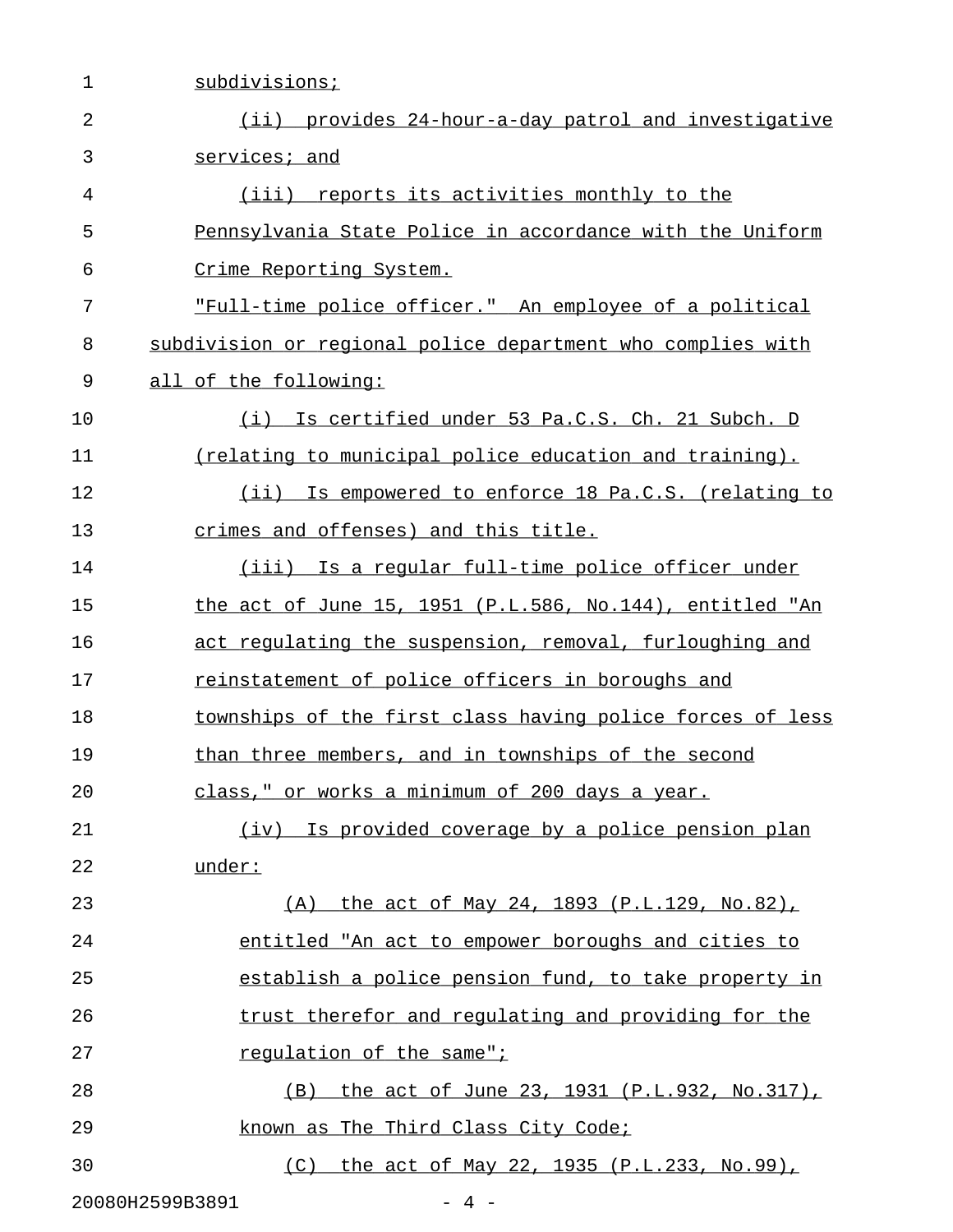1 **1** referred to as the Second Class City Policemen Relief 2 Lawi 3 (D) the act of May 29, 1956 (1955 P.L.1804, 4 No.600), referred to as the Municipal Police Pension 5 Law; or 6 (E) the act of July 15, 1957 (P.L.901, No.399), 7 known as the Optional Third Class City Charter Law.

8 The term does not include auxiliary, part-time or fire 9 police.

10 (d) Classification, approval and testing of mechanical, 11 electrical and electronic devices.--The department may, by 12 regulation, classify specific devices as being mechanical, 13 electrical or electronic. All mechanical, electrical or 14 electronic devices shall be of a type approved by the 15 department, which shall appoint stations for calibrating and 16 testing the devices [and may prescribe regulations as to the 17 manner in which calibrations and tests shall be made]. All 18 devices, including LIDAR laser devices and electronic speed 19 meters or radar, must have been tested for accuracy within a 20 period of one year prior to the alleged violation in accordance 21 with specifications prescribed by the National Highway Traffic 22 Safety Administration (NHTSA). All electronic devices, such as 23 LIDAR laser devices, and electronic speed devices, such as speed 24 meters or radar, approved for use in this Commonwealth, must 25 appear on the International Association of Chiefs of Police 26 consumer products list, in conjunction with National Highway 27 Traffic Safety Administration (NHTSA) standards. The 28 certification and calibration of electronic devices under 29 subsection (c)(3) shall also include the certification and 30 calibration of all equipment, timing strips and other devices 20080H2599B3891 - 5 -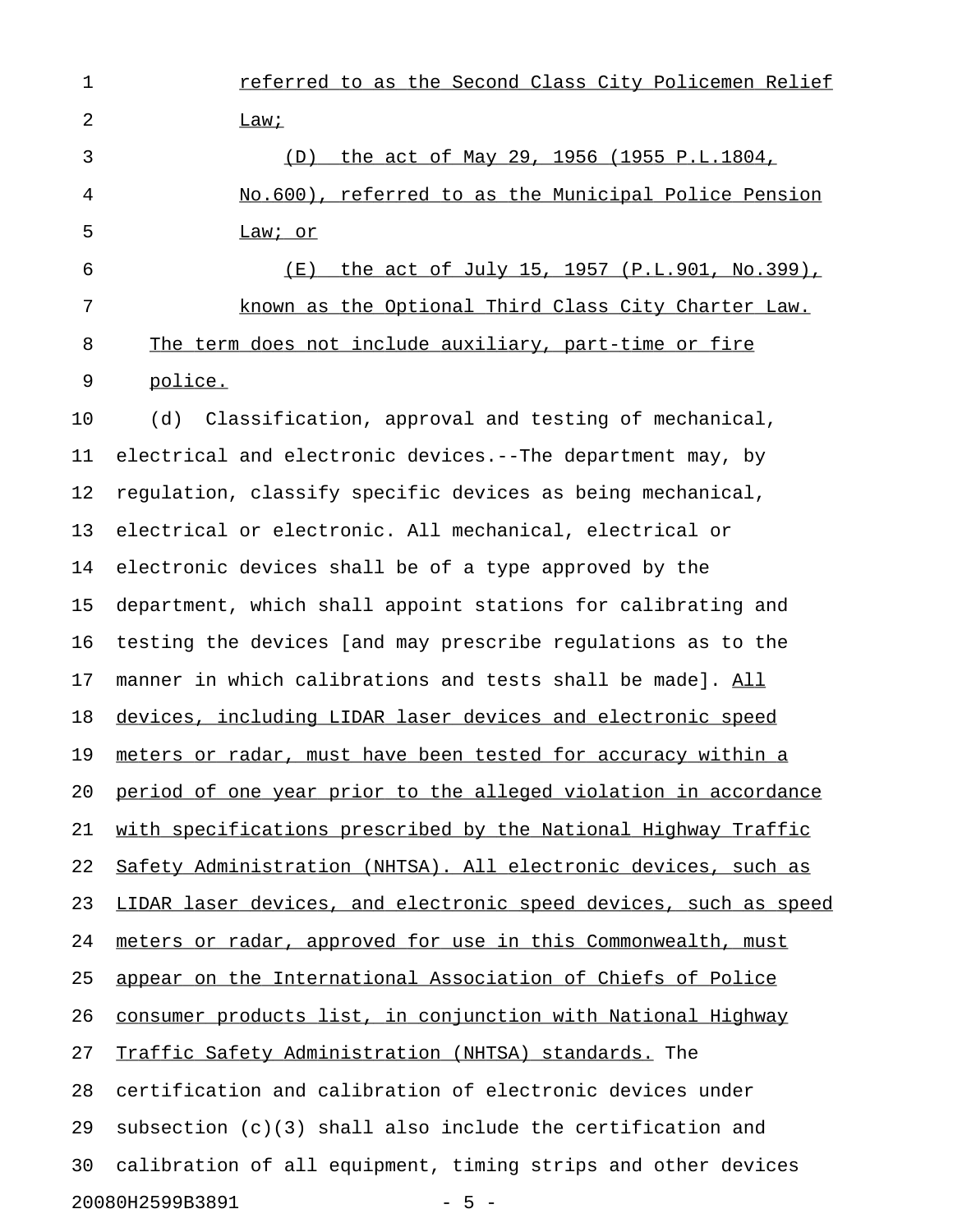1 which are actually used with the particular electronic device 2 being certified and calibrated. [The devices shall have been 3 tested for accuracy within a period of 60 days prior to the 4 alleged violation.] A certificate from the station showing that 5 the calibration and test were made within the required period, 6 and that the device was accurate, shall be competent and prima 7 facie evidence of those facts in every proceeding in which a 8 violation of this title is charged.

9 (e) Distance requirements for use of mechanical, electrical 10 and electronic devices.--[Mechanical]

11 (1) Except as provided under paragraph (2), mechanical, 12 electrical or electronic devices may not be used to time the 13 rate of speed of vehicles within 500 feet after a speed limit 14 sign indicating a decrease of speed. This limitation on the 15 use of speed timing devices shall not apply to speed limit 16 signs indicating school zones, bridge and elevated structure 17 speed limits, hazardous grade speed limits and work zone 18 speed limits.

19 (2) Whenever radio-microwave speed timing devices or 20 infrared laser light devices are used by a local or regional 21 police officer, the police officer must locate the vehicle 22 with the radio-microwave speed timing device or infrared 23 laser light device in a location that is not intentionally 24 concealed from the motoring public.

25 (f) Local ordinance required to enforce.--

26 (1) Prior to use of radio-microwave speed timing devices 27 or infrared laser light devices used for speed timing by 28 local or regional police officers, the appropriate governing 29 body must adopt an ordinance authorizing the local or

30 regional police department to employ such devices on roads

20080H2599B3891 - 6 -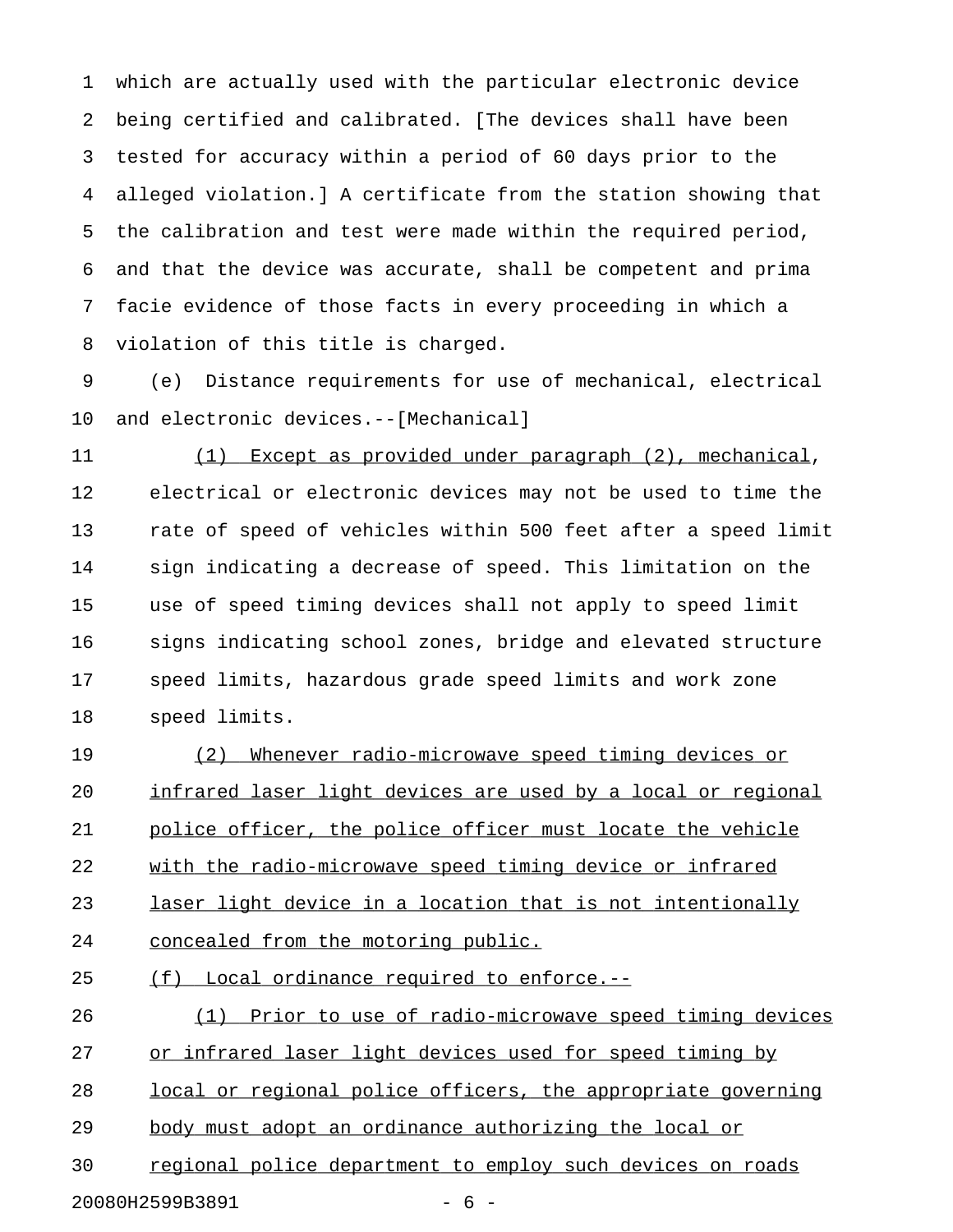| $\mathbf 1$ | within the boundaries of the governing body where a required     |
|-------------|------------------------------------------------------------------|
| 2           | engineering and traffic study has been conducted and in          |
| 3           | accordance with section 6109(a)(11) to address citizen           |
| 4           | complaints or demonstrable traffic safety concerns, such as      |
| 5           | high crash rates or fatalities.                                  |
| 6           | During the initial 90 days of speed enforcement by a<br>(2)      |
| 7           | <u>local or regional police department using radio-microwave</u> |
| 8           | speed timing devices or infrared laser light devices, persons    |
| 9           | may only be sanctioned for violations with a written warning.    |
| 10          | (q) Excess revenues.--The primary use of radar or LIDAR by       |
| 11          | local or regional police officers is for traffic safety          |
| 12          | purposes. Each local or regional police department that uses     |
| 13          | radar or LIDAR shall report annually to the Pennsylvania State   |
| 14          | Police the municipal revenue generated from speed enforcement    |
| 15          | citations on such forms as may be prescribed by the Pennsylvania |
| 16          | State Police. In the event the municipal share of revenue        |
| 17          | generated from speed enforcement citations exceeds 5% of the     |
| 18          | total municipal budget or 5% of the regional police department   |
| 19          | budget, all sums in excess thereof shall be remitted to the      |
| 20          | Pennsylvania State Police to be used for traffic safety          |
| 21          | purposes. This subsection shall expire five years after it takes |
| 22          | effect.                                                          |
| 23          | Section 3. Section 6109(a)(11) of Title 75 is amended to         |
| 24          | read:                                                            |
| 25          | § 6109. Specific powers of department and local authorities.     |
| 26          | Enumeration of police powers.--The provisions of this<br>(a)     |
| 27          | title shall not be deemed to prevent the department on State-    |
| 28          | designated highways and local authorities on streets or highways |
| 29          | within their physical boundaries from the reasonable exercise of |
| 30          | their police powers. The following are presumed to be reasonable |
|             | 20080H2599B3891<br>$-7-$                                         |